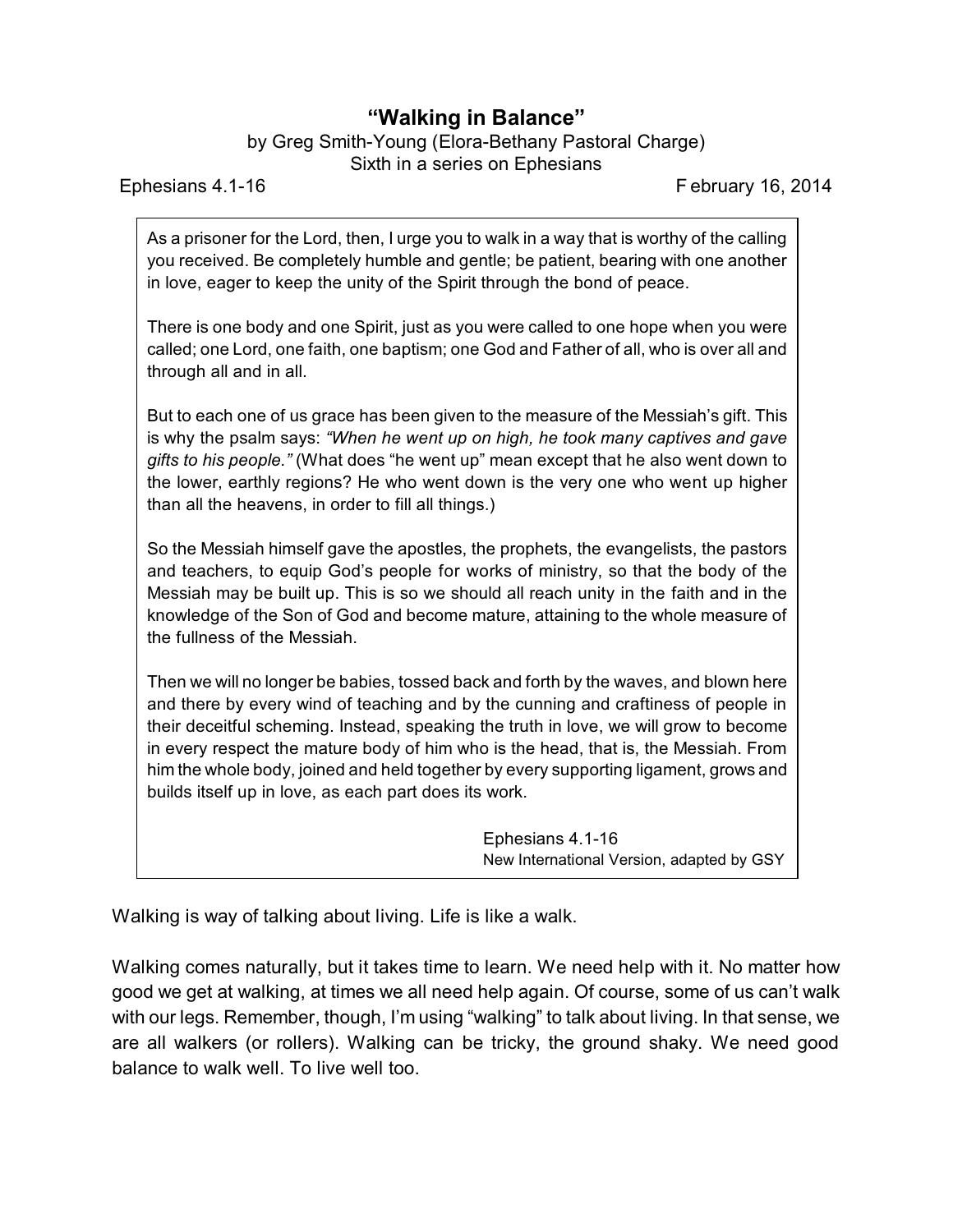*"I urge you to walk . . ."* Paul says. This part of his letter is about walking with balance, walking together, and the help Jesus gives to walk well.

To get into this, let me talk about three things: a scale, a mistake, and a coach.

I

Start with the scale. It's the kind with two pans. You put a weight in one, and what you want to measure in the other. Someone wants to buy a pound of candy from me. I put a one pound weight on one side. On the other I pour candy until the pans balance. One pound of candy!

If we were speaking Greek, we'd say the weight and the candy are *axios*. They balance. They match.<sup>1</sup> My shoes are *axios* with my feet. A wedding ring is *axios* with the groom's finger. An Olympic champion is *axios* with her gold medal. 2

Paul urges us to walk in a way that is *axios* to our calling. Keep these two things balanced, matched: how we live, and God's call.

God calls us. God does not just tell us stuff, or just help us out, or just say "Greg, you've been naughty!" God calls us, eagerly and expectantly.<sup>3</sup>

For us, God-in-Jesus has defeated the powers of sin and death, the powers that twist creation. For us, God-in-Jesus has won victory over everything in us, and everything around us that takes us from God. Also, everything that robs us of the flourishing life God has made us for. Including the powers that drive us away from each other. Jesus has defeated them. He is making us into a new humanity, giving a new way of living, reconciling us with each other and, especially, with God.<sup>4</sup>

That's one side of the scale. The other is our walking, our living this out. We live Jesus' victory. We live as new people, together in community. We live it humbly and gently, patient with one another, even putting up with each other. By how we live, we show and celebrate what God has done in Jesus. Others will see this, and be blessed, and rejoice,

<sup>1</sup> See the definition of *acios* in Henry George Liddell and Robert Scott, An Intermediate Greek-English Lexicon (Oxford: Clarendon Press. 1889). Found online at [http://www.perseus.tufts.edu/hopper/text](http://?doc=Perseus%3Atext%3A1999.04.0058%3Aentry%3Da%29%2Fcios) [?doc=Perseus%3Atext%3A1999.04.0058%3Aentry%3Da%29%2Fcios](http://?doc=Perseus%3Atext%3A1999.04.0058%3Aentry%3Da%29%2Fcios).

<sup>&</sup>lt;sup>2</sup> Eugene H. Peterson, Practice Resurrection: a conversation on growing up in Christ (Grand Rapids, MI: Eerdmans, 2010), 31-32.

<sup>3</sup> Ibid, 32.

<sup>&</sup>lt;sup>4</sup> Central to Paul, and the biblical story, is the reconciliation of Jews and Gentiles.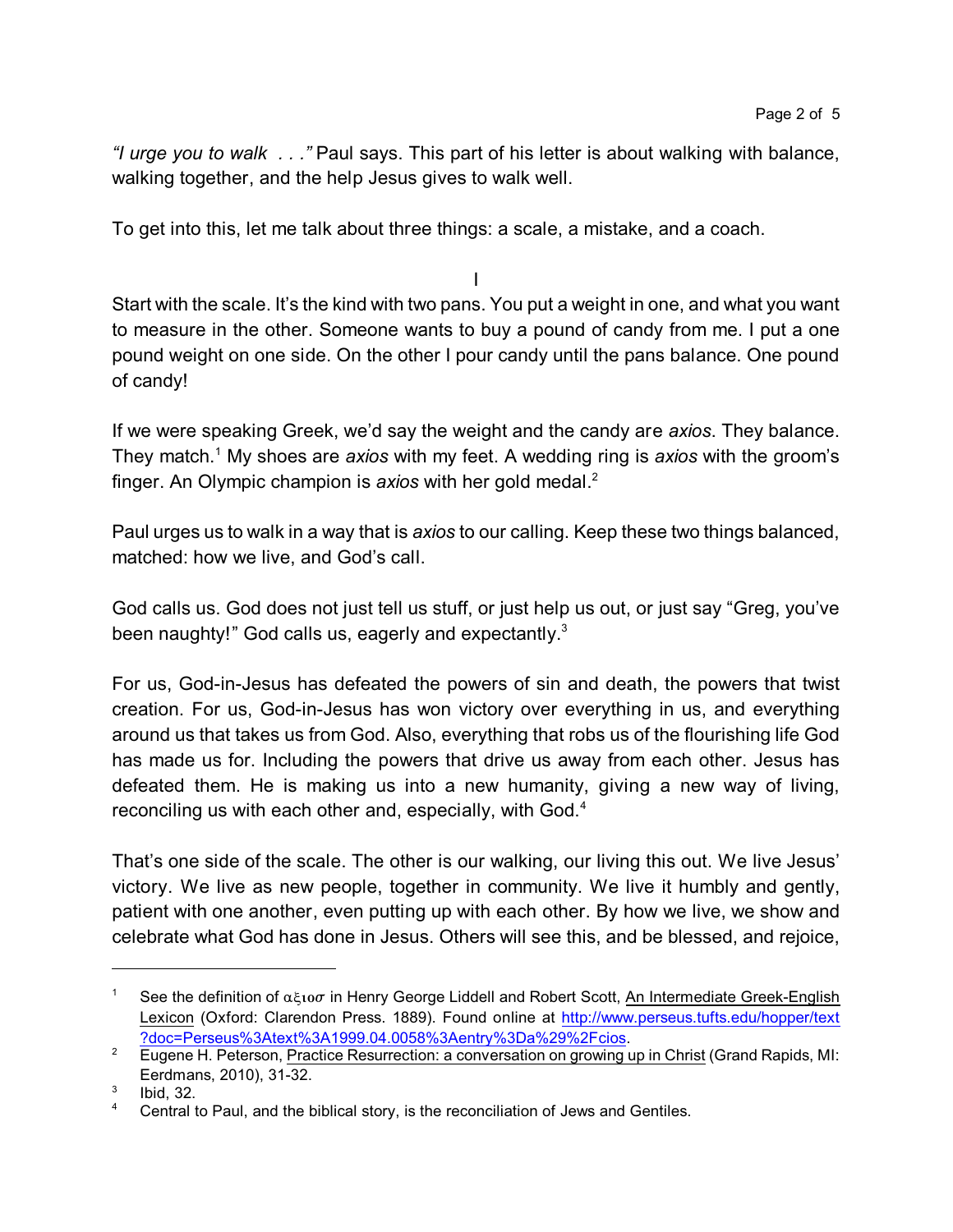and hopefully join in.

So like a scale, our walk needs to be *axios*, so our living fits with what Jesus has done.

II

That's the scale. Next, the mistake.

Right in the middle of the reading, Paul remembers Psalm 68. It's one of the ancient wisdom songs treasured by God's People. Another is Psalm 23. You might recognize it. Here's how it starts.

> *The Lord is my shepherd, I shall not want. He helps me stand in fierce deserts, he holds me beside stormy seas. . . .*

*"Wait a minute!"* you might be saying. That's not it. This is how Psalm 23 really begins! *The Lord is my shepherd, I shall not want. He makes me to lie down in green pastures, he leads me beside the still waters. . . .* 

I switched "green pastures" to "fierce deserts," and "still waters" to "stormy seas." It is still about God's care and protection, but the sense is different. By taking that familiar Psalm and changing it, the twist really stands out!

Paul does the same thing with Psalm 68. This Psalm pictures God triumphantly marching up God's holy mountain, the victorious King. God, who sides with the poor and vulnerable.<sup>5</sup> God, who rescues the lonely and redeems the captives. God, who brings us to a new home. Line after line, the Psalm calls on us to celebrate God's victory.<sup>6</sup>

<sup>5</sup> "widows and orphans."

<sup>6</sup> "Stanza after stanza proclaims God in action." Peterson, 39.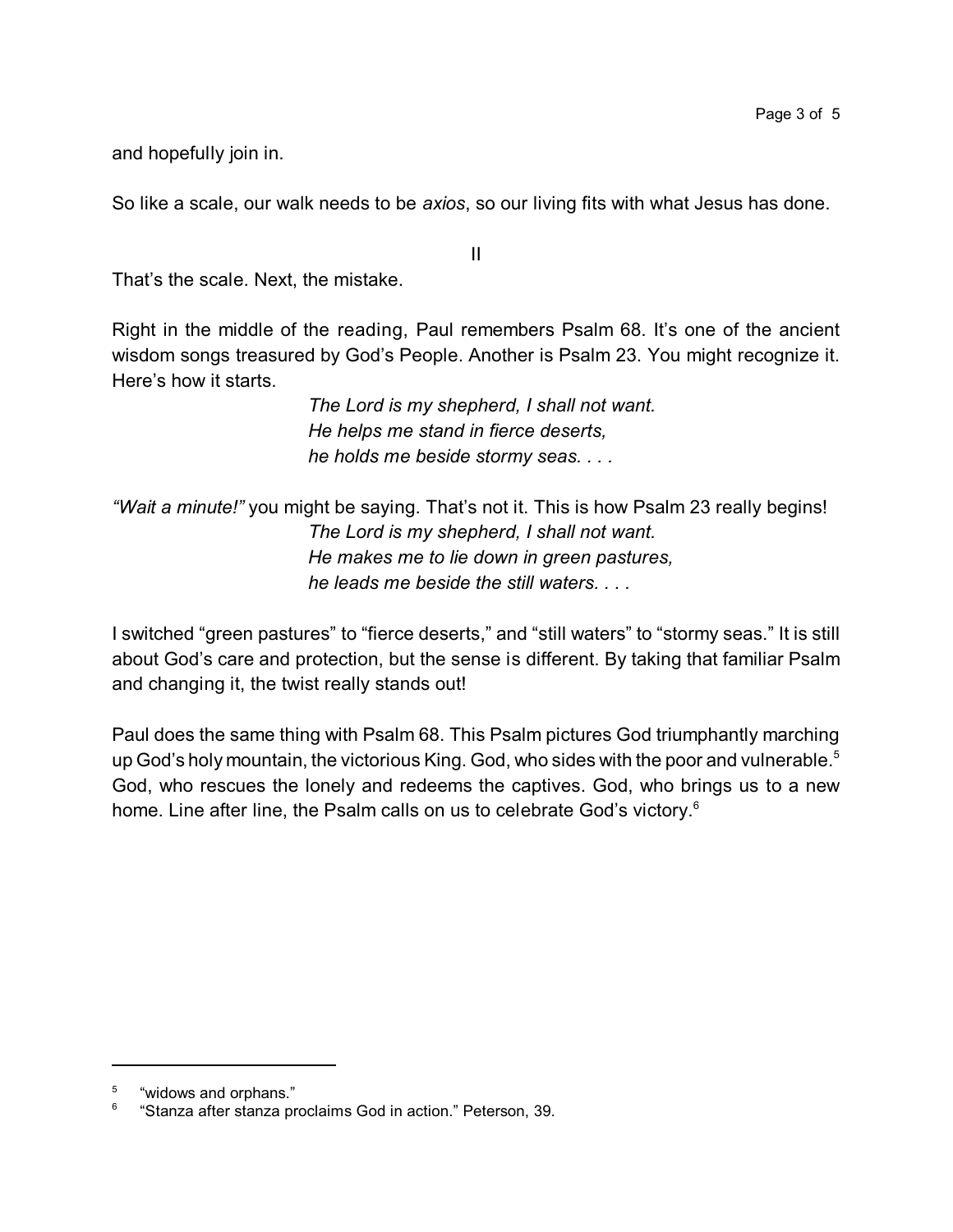Then, Paul gets to this line:

*When You* [God] *went up on high, You took many captives and received gifts from people.*<sup>7</sup>

Except Paul messes with it:

*When* [Jesus] *went up on high, he took many captives and gave gifts to people.*

Paul made a "mistake," on purpose. He counted on at least some of his readers, who knew the Psalms well, catching the changes. $8$  Paul changed it, made it about Jesus going up. $9$ Jesus, the victorious King who, instead of receiving gifts of tribute, gives gifts.

Jesus descended to us. He became a servant. He gave himself for us, even to execution on a cross, an emblem of shame and defeat. It was, in fact, his victory! God raised him from the dead. His weapons are his death and resurrection! Jesus defeated the powers that twist and destroy, taking them captive. Victorious, he now reigns over all things.

When a new king was enthroned, people brought gifts of tribute. But King Jesus gives gifts. Paul wants us to see Jesus' victory. And he wants us to know that Jesus gives gifts!

III

He gives these gifts to help us walk well. To live *axios*, in sync with what Jesus has done. In other places, Paul lists many of those gifts.<sup>10</sup> Here he shows us five:

- apostles: the first followers of Jesus, who guarded and carried his story.
- prophets: people inspired to bring insight and wisdom from God;
- evangelists: those who proclaim the good news;
- shepherds (or pastors): who care for people in the Jesus-community;
- teachers: who teach us the ways of God, especially in Scripture.

Paul says Jesus gives us these people, these roles, so they can do *"works of ministry."*

 $7$  Psalm 68:18a.

<sup>8</sup> "Most of the readers (or listeners) to Paul's message to the Ephesians would be familiar with Psalm 68, especially the Jews who had grown up with the psalms as their prayerbook. Would there have been a startled, even shocked, surprise at hearing 'gave' instead of 'received?' I think so." Peterson, 45.

<sup>9</sup> In v. 8, Paul uses the pronoun "he," but it is clear from v. 7 that he's talking about Jesus the Messiah.

<sup>&</sup>lt;sup>10</sup> For Paul's other lists of gifts, see Romans 12.6-8, 1<sup>st</sup> Corinthians 12.4-10, 12.28-29 and 14.26.